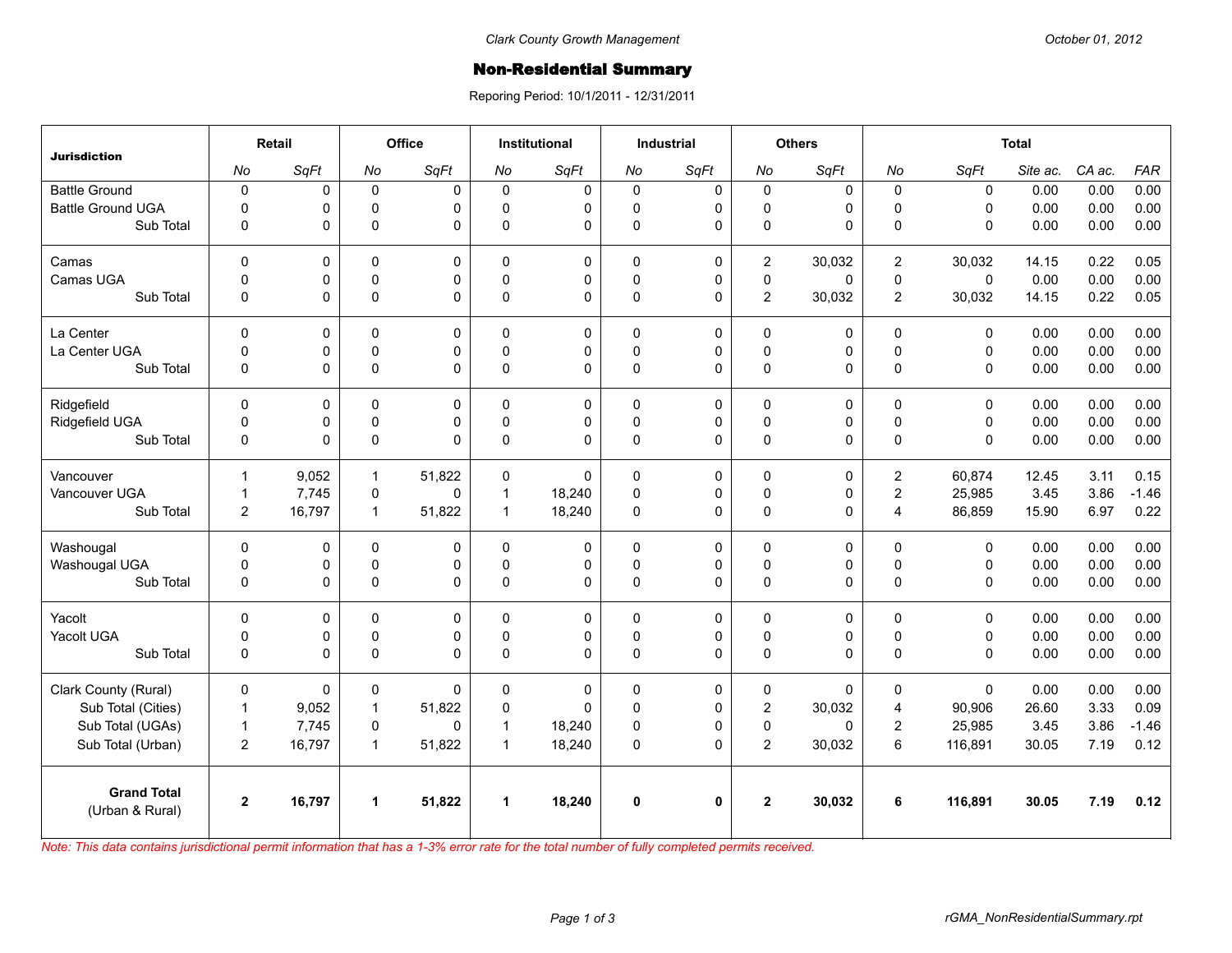## **Non-Residential Square Footage by Jurisdiction**



**Total UGA**